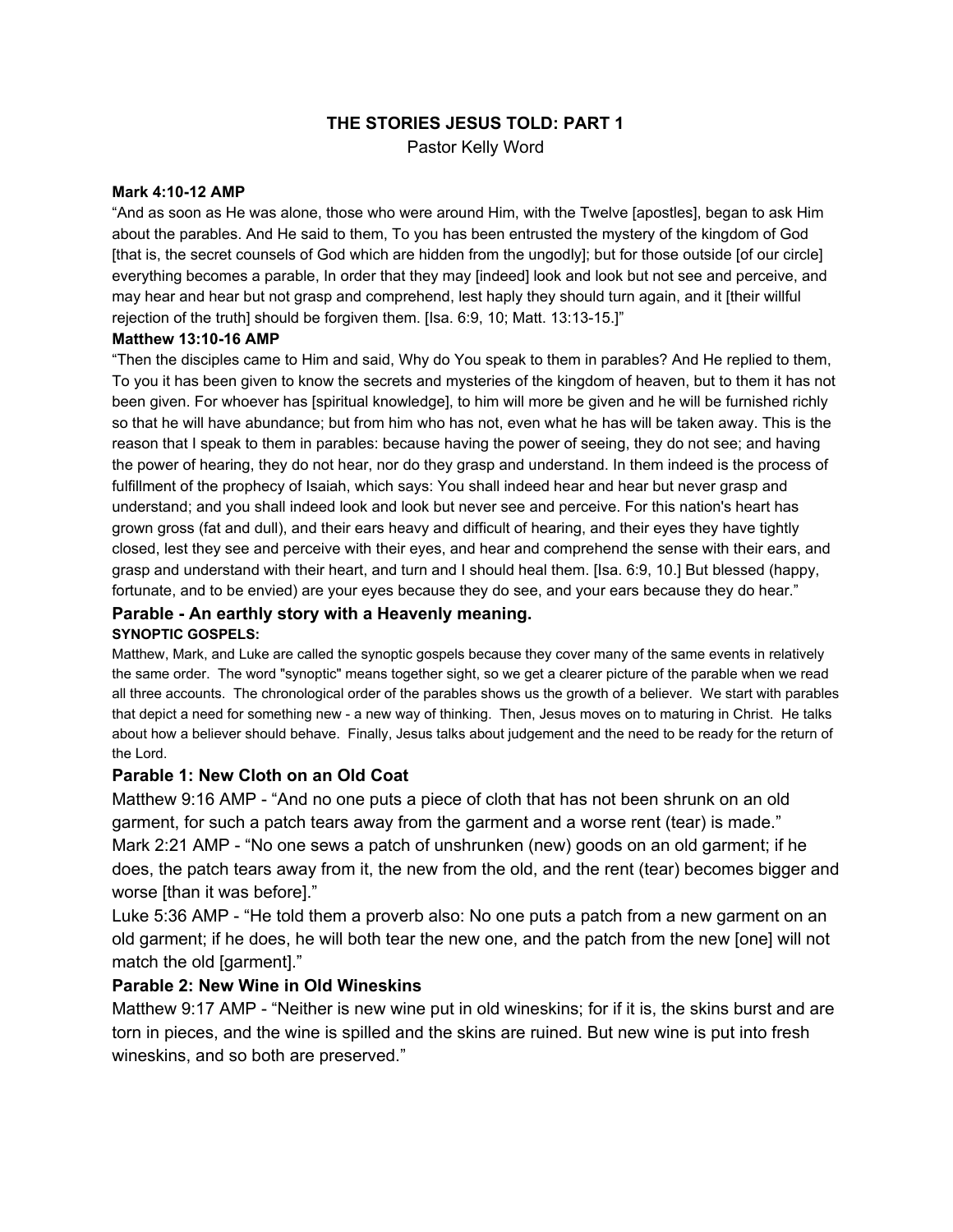Mark 2:22 AMP - "No one sews a patch of unshrunken (new) goods on an old garment; if he does, the patch tears away from it, the new from the old, and the rent (tear) becomes bigger and worse [than it was before]."

Luke 5:37-38 AMP - "And no one pours new wine into old wineskins; if he does, the fresh wine will burst the skins and it will be spilled and the skins will be ruined (destroyed). But new wine must be put into fresh wineskins."

### **Explanation of Parable 1 & 2:**

None of us likes to give up something familiar or comfortable. This is even more true when this "something" has been the controlling point for our view of reality, morality, and religion. So we have a tendency to plug in a new good experience or teaching into our old context of living and make it fit. Jesus' point here is that what he brings cannot be made to fit in the old way of living and doing. To do that would be destructive to both the old and the new. What Jesus brings is new, fresh, and transformational. It will rip apart anything that tries to force it into another way of doing, perceiving and experiencing. Becoming a Christ follower—a Christian—is a whole new life, not just another religion to be thrown into the world mix of faiths. This is as true today as it was 2,000 years ago.

### **Parable 3: Lamp on a Stand (Salt & Light)**

Matthew 5:13-16 AMP - "You are the salt of the earth, but if salt has lost its taste (its strength, its quality), how can its saltness be restored? It is not good for anything any longer but to be thrown out and trodden underfoot by men. You are the light of the world. A city set on a hill cannot be hidden. Nor do men light a lamp and put it under a peck measure, but on a lampstand, and it gives light to all in the house. Let your light so shine before men that they may see your moral excellence and your praiseworthy, noble, and good deeds and recognize and honor and praise and glorify your Father Who is in heaven."

**Explanation:** We must never forget where the light comes from. It doesn't come from you. You are not the source. You are not the generator. You are merely a mirror, a reflector. You are like the moon. As you all know, the moon has no light of its own. It merely reflects the light of the sun. In the same way, you have no light of your own. You are to merely reflect the light of Jesus. This means that you need to stay close to Jesus in order to reflect His light. You need to read the Bible and meditate upon the Word and pray and sing the Lord's praises. That's the only way to stay close to the Light. That's the only way to reflect the Light.

### **Parable 4: The Wise and Foolish Builders**

Matthew 7:24-27 AMP - "So everyone who hears these words of Mine and acts upon them [obeying them] will be like a sensible (prudent, practical, wise) man who built his house upon the rock. And the rain fell and the floods came and the winds blew and beat against that house; yet it did not fall, because it had been founded on the rock. And everyone who hears these words of Mine and does not do them will be like a stupid (foolish) man who built his house upon the sand. And the rain fell and the floods came and the winds blew and beat against that house, and it fell–and great and complete was the fall of it."

Luke 6:46-49 AMP - "Why do you call Me, Lord, Lord, and do not [practice] what I tell you? For everyone who comes to Me and listens to My words [in order to heed their teaching] and does them, I will show you what he is like: He is like a man building a house, who dug and went down deep and laid a foundation upon the rock; and when a flood arose, the torrent broke against that house and could not shake or move it, because it had been securely built or founded on a rock. But he who merely hears and does not practice doing My words is like a man who built a house on the ground without a foundation, against which the torrent burst, and immediately it collapsed and fell, and the breaking and ruin of that house was great."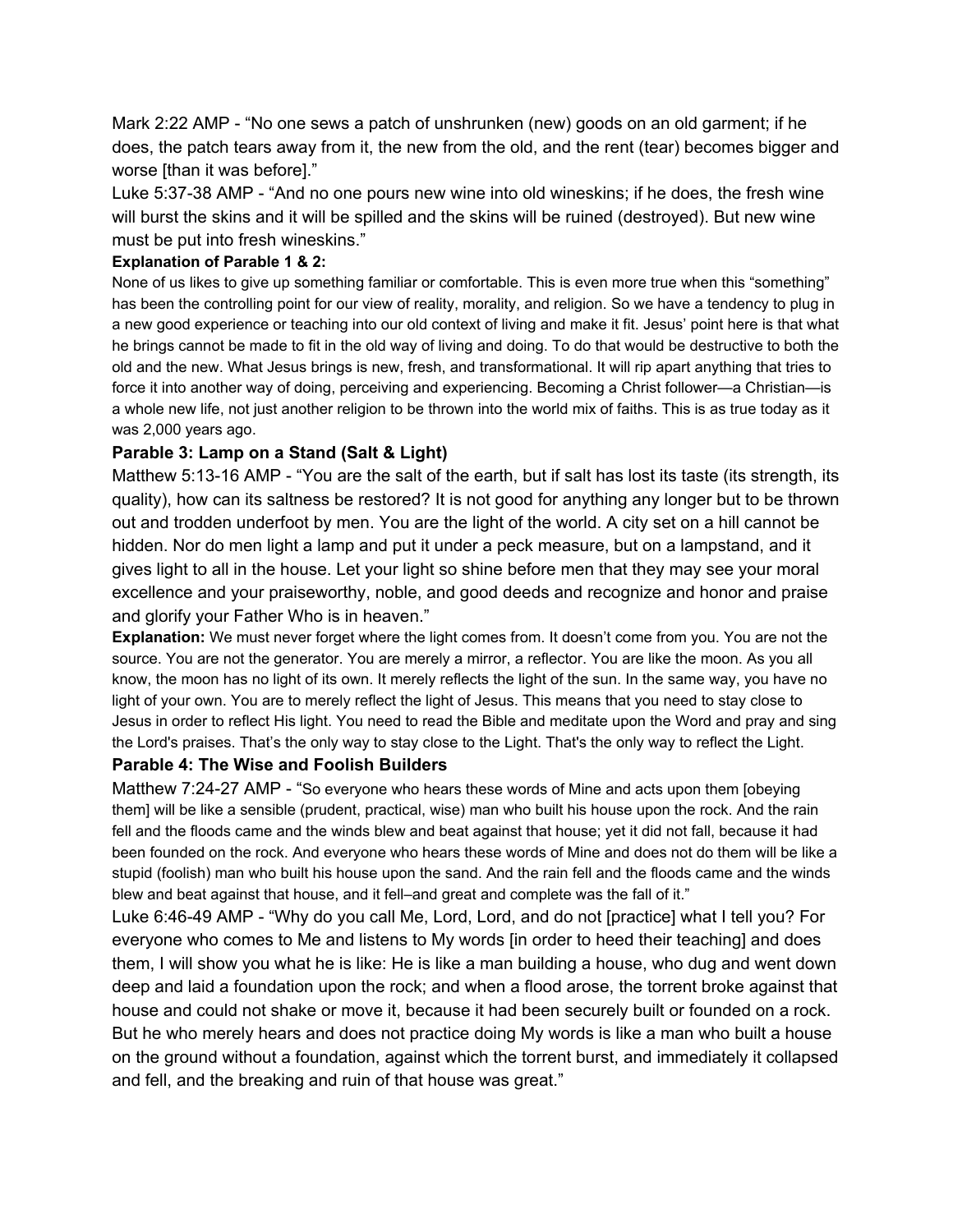# **THE STORIES JESUS TOLD: PART 2**

Pastor Kelly Word

#### **Mark 4:1012 AMP**

"And as soon as He was alone, those who were around Him, with the Twelve [apostles], began to ask Him about the parables. And He said to them, To you has been entrusted the mystery of the kingdom of God [that is, the secret counsels of God which are hidden from the ungodly]; but for those outside [of our circle] everything becomes a parable, In order that they may [indeed] look and look but not see and perceive, and may hear and hear but not grasp and comprehend, lest haply they should turn again, and it [their willful rejection of the truth] should be forgiven them. [Isa. 6:9, 10; Matt. 13:13-15.]"

#### **Parable 5 Moneylender Forgives Unequal Debts**

#### Luke 7:36-50 AMP

"One of the Pharisees asked Jesus to dine with him, and He went into the Pharisee's house and reclined at table. And behold, a woman of the town who was an especially wicked sinner, when she learned that He was reclining at table in the Pharisee's house, brought an alabaster flask of ointment (perfume). And standing behind Him at His feet weeping, she began to wet His feet with [her] tears; and she wiped them with the hair of her head and kissed His feet [affectionately] and anointed them with the ointment (perfume). Now when the Pharisee who had invited Him saw it, he said to himself, If this Man were a prophet, He would surely know who and what sort of woman this is who is touching Him–for she is a notorious sinner (a social outcast, devoted to sin). And Jesus, replying, said to him, Simon, I have something to say to you. And he answered, Teacher, say it. A certain lender of money [at interest] had two debtors: one owed him five hundred denarii, and the other fifty. When they had no means of paying, he freely forgave them both. Now which of them will love him more? Simon answered, The one, I take it, for whom he forgave and cancelled more. And Jesus said to him, You have decided correctly. Then turning toward the woman, He said to Simon, Do you see this woman? When I came into your house, you gave Me no water for My feet, but she has wet My feet with her tears and wiped them with her hair. You gave Me no kiss, but she from the moment I came in has not ceased [intermittently] to kiss My feet tenderly and caressingly. You did not anoint My head with [cheap, ordinary] oil, but she has anointed My feet with [costly, rare] perfume. Therefore I tell you, her sins, many [as they are], are forgiven her–because she has loved much. But he who is forgiven little loves little. And He said to her, Your sins are forgiven! Then those who were at table with Him began to say among themselves, Who is this Who even forgives sins? But Jesus said to the woman, Your faith has saved you; go (enter) into peace [in freedom from all the distresses that are experienced as the result of sin]." **Explanation of the Parable:**

To apply this parable to our lives, we also must see the incredible forgiveness of God. For some, seeing God's mercy is easy because their past is like that of the sinful woman or the debtor with the large debt. They know their past made them unworthy to be in relationship with God; and yet out of His great love, they have been welcomed into His presence. Out of incredible gratitude and love, they respond lavishly, honoring Jesus in every imaginable way. However, some of us have "grown up in the church." We paid attention in class. We weren't the bullies in school. We are much more like Simon the Pharisee, who was compared to the debtor with the smaller debt. Like Simon, we too have difficulty seeing that we need forgiveness. Also, like Simon, we perhaps fail to honor Jesus. He is simply not the number 1 "guest of honor" in our lives.

We struggle to realize that our "little debt" is still beyond our ability to pay, which

puts us on equal ground with those that have "big debts." We stand in need of a Savior, who is willing to forgive, if only we will accept His grace. Then, we can respond to Jesus in love, out of gratitude for what He has done in our lives.

#### **Psalm 103:10-14 AMP**

"He has not dealt with us after our sins nor rewarded us according to our iniquities. For as the heavens are high above the earth, so great are His mercy and loving-kindness toward those who reverently and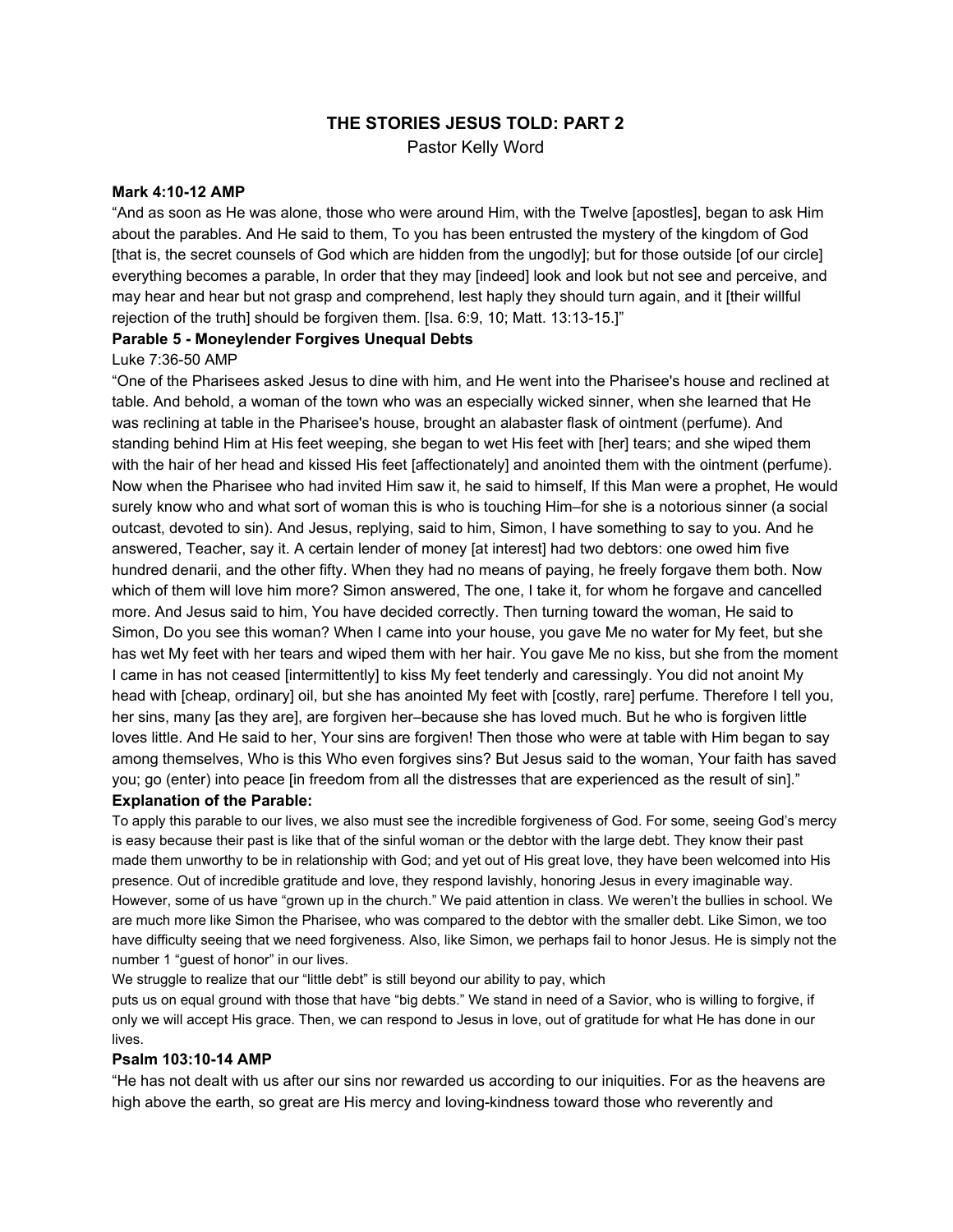worshipfully fear Him. As far as the east is from the west, so far has He removed our transgressions from us. As a father loves and pities his children, so the Lord loves and pities those who fear Him [with reverence, worship, and awe]. For He knows our frame, He [earnestly] remembers and imprints [on His heart] that we are dust."

### **Parable 6 Lamp on a Stand (2nd Time)**

### Mark 4:21-22 AMP

"And He said to them, Is the lamp brought in to be put under a peck measure or under a bed, and not [to be put] on the lampstand? [Things are hidden temporarily only as a means to revelation.] For there is nothing hidden except to be revealed, nor is anything [temporarily] kept secret except in order that it may be made known. If any man has ears to hear, let him be listening and let him perceive and comprehend. And He said to them, Be careful what you are hearing. The measure [of thought and study] you give [to the truth you hear] will be the measure [of virtue and knowledge] that comes back to you–and more [besides] will be given to you who hear. For to him who has will more be given; and from him who has nothing, even what he has will be taken away [by force],"

### **Explanation of the Parable:**

We are encouraged again to let our light shine. Nothing is special about the lamp, but what makes it special is the burning of the wick. God wants us filled with oil (The Holy Spirit) and burning bright. (Song: Give me Oil in my Lamp)

We can't hide. God will bring everything into the open that we try and keep secret. God doesn't want us to live a lifestyle of deceit. He wants us to be open and honest in every area of living. Many times we lie to ourselves, others, or even God. God wants us to be open. He will shine His light.

God wants us to be careful of what we hear and what we give our time and attention.

### **John 6:63 AMP**

"It is the Spirit Who gives life [He is the Life-giver]; the flesh conveys no benefit whatever [there is no profit in it]. The words (truths) that I have been speaking to you are spirit and life."

### **Parable 7 Rich Man Foolishly Builds Bigger Barns Luke 12:1521**

"Then He told them a parable, saying, The land of a rich man was fertile and yielded plentifully. And he considered and debated within himself, What shall I do? I have no place [in which] to gather together my harvest. And he said, I will do this: I will pull down my storehouses and build larger ones, and there I will store all my grain or produce and my goods. And I will say to my soul, Soul, you have many good things laid up, [enough] for many years. Take your ease; eat, drink, and enjoy yourself merrily. But God said to him, You fool! This very night they [the messengers of God] will demand your soul of you; and all the things that you have prepared, whose will they be? [Job 27:8; Jer. 17:11.] So it is with the one who continues to lay up and hoard possessions for himself and is not rich [in his relation] to God [this is how he fares]."

### **Explanation of the Parable:**

God doesn't want us to just get get get get. We get... We are blessed... So that we can give to others. It is good to save, plan, and prepare; however, in our saving, planning, and preparing, we also need to make room for our giving. God wants us to be cheerful givers.

### **2 Corinthians 9:67 AMP**

"[Remember] this: he who sows sparingly and grudgingly will also reap sparingly and grudgingly, and he who sows generously [that blessings may come to someone] will also reap generously and with blessings. Let each one [give] as he has made up his own mind and purposed in his heart, not reluctantly or sorrowfully or under compulsion, for God loves (He takes pleasure in, prizes above other things, and is unwilling to abandon or to do without) a cheerful (joyous, "prompt to do it") giver [whose heart is in his giving]. [Prov. 22:9.]"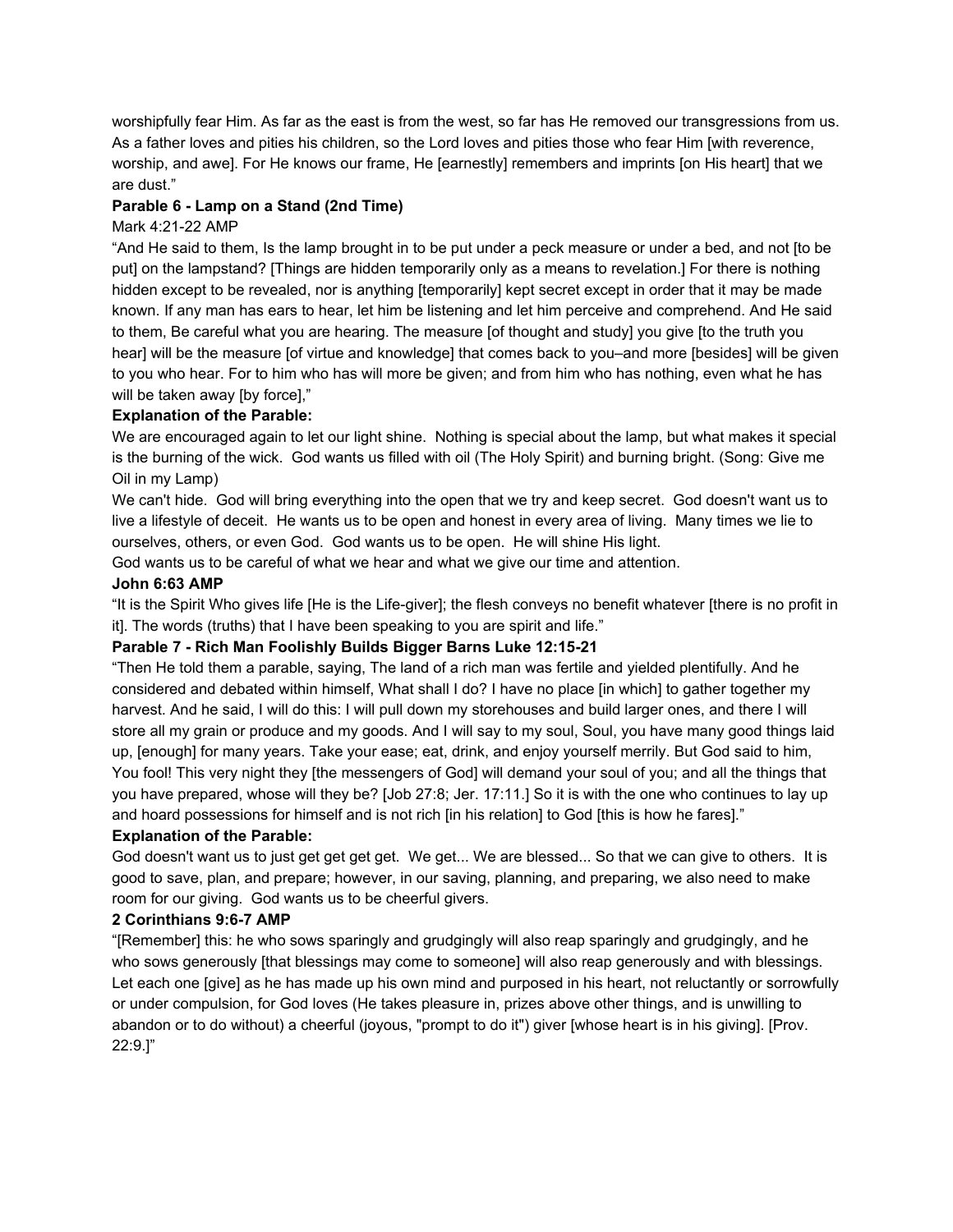# **The Stories Jesus Told: Part 3 Pastor Kelly Word**

#### **Mark 4:1012 AMP**

"And as soon as He was alone, those who were around Him, with the Twelve [apostles], began to ask Him about the parables. And He said to them, To you has been entrusted the mystery of the kingdom of God [that is, the secret counsels of God which are hidden from the ungodly]; but for those outside [of our circle] everything becomes a parable, In order that they may [indeed] look and look but not see and perceive, and may hear and hear but not grasp and comprehend, lest haply they should turn again, and it [their willful rejection of the truth] should be forgiven them. [Isa. 6:9, 10; Matt. 13:13-15.]"

### **Parable 8 Servants Must Remain Watchful LUKE 12:3540 KJV**

"But rather seek ye the kingdom of God; and all these things shall be added unto you. Fear not, little flock; for it is your Father's good pleasure to give you the kingdom. Sell that ye have, and give alms; provide yourselves bags which wax not old, a treasure in the heavens that faileth not, where no thief approacheth, neither moth corrupteth. For where your treasure is, there will your heart be also. Let your loins be girded about, and your lights burning; And ye yourselves like unto men that wait for their lord, when he will return from the wedding; that when he cometh and knocketh, they may open unto him immediately. Blessed are those servants, whom the lord when he cometh shall find watching: verily I say unto you, that he shall gird himself, and make them to sit down to meat, and will come forth and serve them. And if he shall come in the second watch, or come in the third watch, and find them so, blessed are those servants. And this know, that if the goodman of the house had known what hour the thief would come, he would have watched, and not have suffered his house to be broken through. Be ye therefore ready also: for the Son of man cometh at an hour when ye think not."

### **Explanation:**

The servants were to be dressed. Early translations say, "loins girded" meaning the loose outer garments gathered up for work or travel, not let loose for sleeping. Lamps were to be burning. In these two images, Jesus says, "be prepared" and "be awake" even if many dull hours have passed and you're very tired. How long to wait? Jesus didn't really say, but implied the master might not come home until quite late, "the third watch." Night was divided into four watches by the Romans:  $(1)$  6:00 - 9:00 pm,  $(2)$  9:00 pm - midnight,  $(3)$  midnight  $-3:00$  am,  $(4)$   $3:00$   $-6:00$  am. The Jews had only three watches during the night:  $(1)$  sunset  $-$ 10:0 pm,  $(2)$  10:00 pm  $-$  2:00 am,  $(3)$  2:00 am  $-$  sunrise.. The parable probably referred to the Jewish watches. The wedding banquet would have begun in the first watch right after sunset.

Today, are you waiting for the second coming? Are you prepared if it were to happen tonight? Are you ready? Most of us are not. Most of us would like just a little more time to prepare.

- We must learn to WAIT EXPECTANTLY!!! (Like a woman with child.)
- Isaiah 40:31 AMP

"But those who wait for the Lord [who expect, look for, and hope in Him] shall change and renew their strength and power; they shall lift their wings and mount up [close to God] as eagles [mount up to the sun]; they shall run and not be weary, they shall walk and not faint or become tired. [Heb.  $12:1-3.$ ]"

 $\bullet$  Psalm 27:13-14 AMP

"[What, what would have become of me] had I not believed that I would see the Lord's goodness in the land of the living! Wait and hope for and expect the Lord; be brave and of good courage and let your heart be stout and enduring. Yes, wait for and hope for and expect the Lord."

### **Parable 9 Wise and Foolish Servants Luke 12:4248 AMP**

"And the Lord said, Who then is that faithful steward, the wise man whom his master will set over those in his household service to supply them their allowance of food at the appointed time? Blessed (happy and to be envied) is that servant whom his master finds so doing when he arrives. Truly I tell you, he will set him in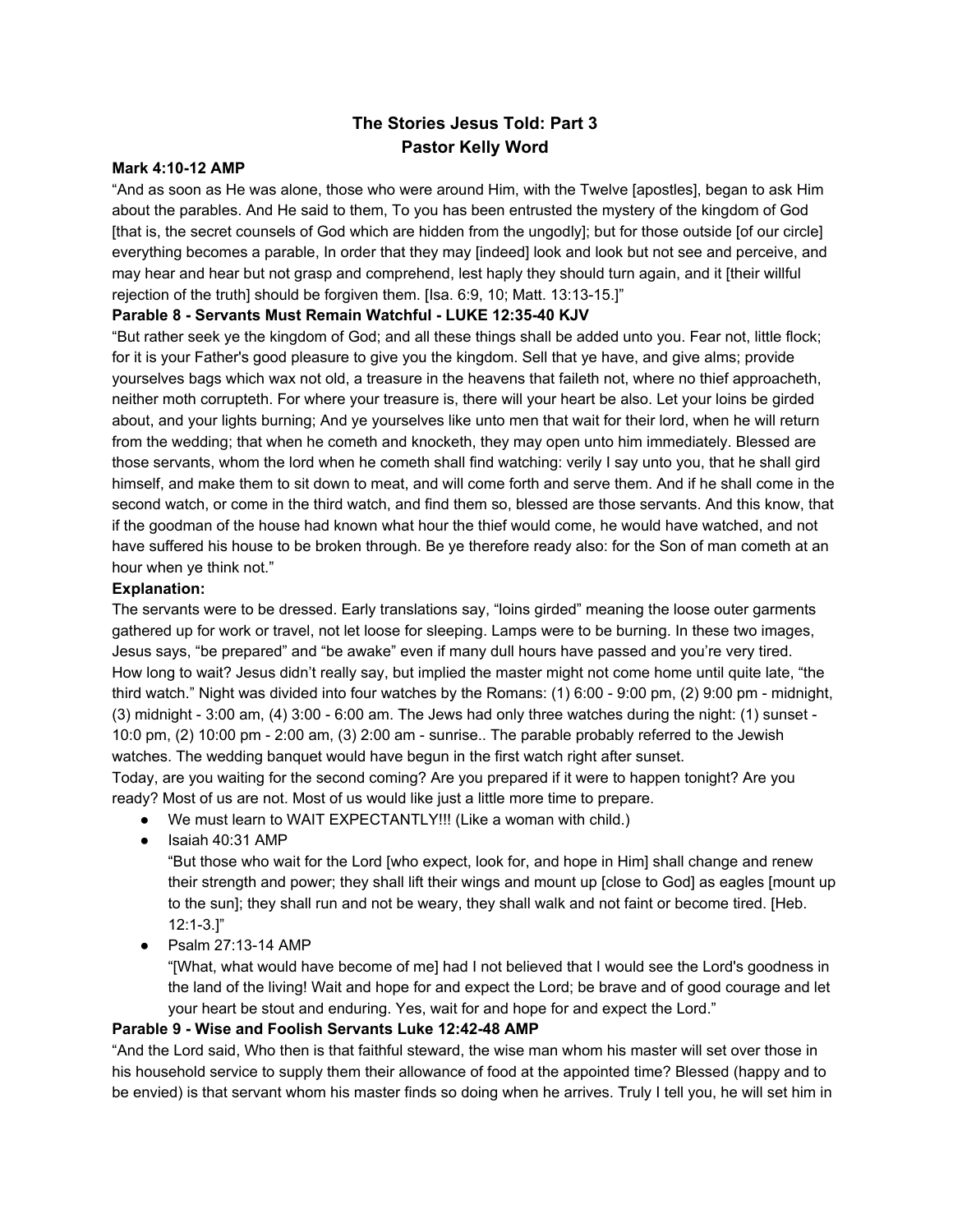charge over all his possessions. But if that servant says in his heart, My master is late in coming, and begins to strike the menservants and the maids and to eat and drink and get drunk, The master of that servant will come on a day when he does not expect him and at an hour of which he does not know, and will punish him and cut him off and assign his lot with the unfaithful. And that servant who knew his master's will but did not get ready or act as he would wish him to act shall be beaten with many [lashes]. But he who did not know and did things worthy of a beating shall be beaten with few [lashes]. For everyone to whom much is given, of him shall much be required; and of him to whom men entrust much, they will require and demand all the more. [Num. 15:29, 30; Deut. 25:2, 3.]"

### **Explanation:**

There are actually four kinds of servant discussed:

- One who knows what he should do, and does the right thing. (44 and 48b)
- One who knows what he should do, but does the wrong thing. (46)
- One who knows what he should do, but doesn't do anything. (47)
- One who does not know what he should do, and does the wrong thing (48a)

### Numbers 15:27-31 AMP

"And if any person sins unknowingly or unintentionally, he shall offer a female goat a year old for a sin offering. And the priest shall make atonement before the Lord for the person who commits an error when he sins unknowingly or unintentionally, to make atonement for him; and he shall be forgiven. You shall have one law for him who sins unknowingly or unintentionally, whether he is native born among the Israelites or a stranger who is sojourning among them. But the person who does anything [wrong] willfully and openly, whether he is native-born or a stranger, that one reproaches, reviles, and blasphemes the Lord, and that person shall be cut off from among his people [that the atonement made for them may not include him]. Because he has despised and rejected the word of the Lord, and has broken His commandment, that person shall be utterly cut off; his iniquity shall be upon him."

### **Parable 10 Unfruitful Fig Tree LUKE 13:59 AMP**

"I tell you, No; but unless you repent (change your mind for the better and heartily amend your ways, with abhorrence of your past sins), you will all likewise perish and be lost eternally. And He told them this parable: A certain man had a fig tree, planted in his vineyard, and he came looking for fruit on it, but did not find [any]. So he said to the vinedresser, See here! For these three years I have come looking for fruit on this fig tree and I find none. Cut it down! Why should it continue also to use up the ground [to deplete the soil, intercept the sun, and take up room]? But he replied to him, Leave it alone, sir, [just] this one more year, till I dig around it and put manure [on the soil]. Then perhaps it will bear fruit after this; but if not, you can cut it down and out."

### **Explanation:**

Many times, we don't live right. We are like the fig tree in the vineyard (Kingdom of God) not bearing fruit. Jesus intercedes for us. Praying that we will choose a better life. Praying that we will give everything over to Him. He is asking for a little more mercy so that we have time to change our ways.

- Romans 8:34 AMP "Who is there to condemn [us]? Will Christ Jesus (the Messiah), Who died, or rather Who was raised from the dead, Who is at the right hand of God actually pleading as He intercedes for us?"
- Hebrews 7:25 AMP "Therefore He is able also to save to the uttermost (completely, perfectly, finally, and for all time and eternity) those who come to God through Him, since He is always living to make petition to God and intercede with Him and intervene for them."
- John 17 Jesus spends a whole chapter praying for us.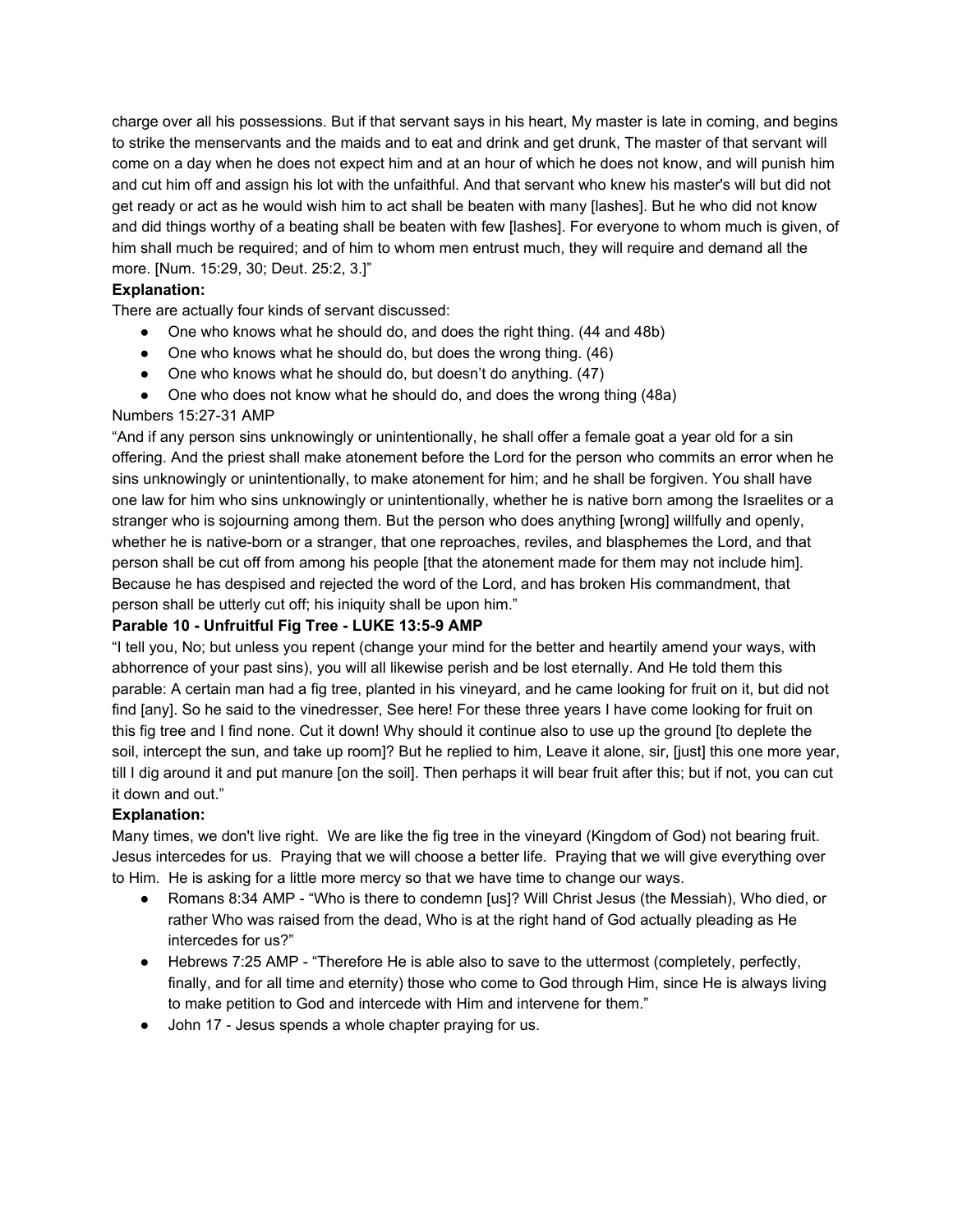# **The Stories Jesus Told: PART 4 Pastor Kelly Word**

### Matthew 13:1-23 AMP

"THAT SAME day Jesus went out of the house and was sitting beside the sea. But such great crowds gathered about Him that He got into a boat and remained sitting there, while all the throng stood on the shore. And He told them many things in parables (stories by way of illustration and comparison), saying, A sower went out to sow. And as he sowed, some seeds fell by the roadside, and the birds came and ate them up. Other seeds fell on rocky ground, where they had not much soil; and at once they sprang up, because they had no depth of soil. But when the sun rose, they were scorched, and because they had no root, they dried up and withered away. Other seeds fell among thorns, and the thorns grew up and choked them out. Other seeds fell on good soil, and yielded grain–some a hundred times as much as was sown, some sixty times as much, and some thirty. He who has ears [to hear], let him be listening and let him consider and perceive and comprehend by hearing. Then the disciples came to Him and said, Why do You speak to them in parables? And He replied to them, To you it has been given to know the secrets and mysteries of the kingdom of heaven, but to them it has not been given. For whoever has [spiritual knowledge], to him will more be given and he will be furnished richly so that he will have abundance; but from him who has not, even what he has will be taken away. This is the reason that I speak to them in parables: because having the power of seeing, they do not see; and having the power of hearing, they do not hear, nor do they grasp and understand. In them indeed is the process of fulfillment of the prophecy of Isaiah, which says: You shall indeed hear and hear but never grasp and understand; and you shall indeed look and look but never see and perceive. For this nation's heart has grown gross (fat and dull), and their ears heavy and difficult of hearing, and their eyes they have tightly closed, lest they see and perceive with their eyes, and hear and comprehend the sense with their ears, and grasp and understand with their heart, and turn and I should heal them. [Isa. 6:9, 10.] But blessed (happy, fortunate, and to be envied) are your eyes because they do see, and your ears because they do hear. Truly I tell you, many prophets and righteous men [men who were upright and in right standing with God] yearned to see what you see, and did not see it, and to hear what you hear, and did not hear it. Listen then to the [meaning of the] parable of the sower: While anyone is hearing the Word of the kingdom and does not grasp and comprehend it, the evil one comes and snatches away what was sown in his heart. This is what was sown along the roadside. As for what was sown on thin (rocky) soil, this is he who hears the Word and at once welcomes and accepts it with joy; Yet it has no real root in him, but is temporary (inconstant, lasts but a little while); and when affliction or trouble or persecution comes on account of the Word, at once he is caused to stumble [he is repelled and begins to distrust and desert Him Whom he ought to trust and obey] and he falls away. As for what was sown among thorns, this is he who hears the Word, but the cares of the world and the pleasure and delight and glamour and deceitfulness of riches choke and suffocate the Word, and it yields no fruit. As for what was sown on good soil, this is he who hears the Word and grasps and comprehends it; he indeed bears fruit and yields in one case a hundred times as much as was sown, in another sixty times as much, and in another thirty."

### **THE SOWER:**

• The sower sows everywhere!

**Matthew 28:19 AMP** - Go then and make disciples of all the nations, baptizing them into the name of the Father and of the Son and of the Holy Spirit,"

**Psalm 96:3 AMP** - "Declare His glory among the nations, His marvelous works among all the peoples."

**Isaiah 12:3-4 AMP** - "Therefore with joy will you draw water from the wells of salvation. And in that day you will say, Give thanks to the Lord, call upon His name and by means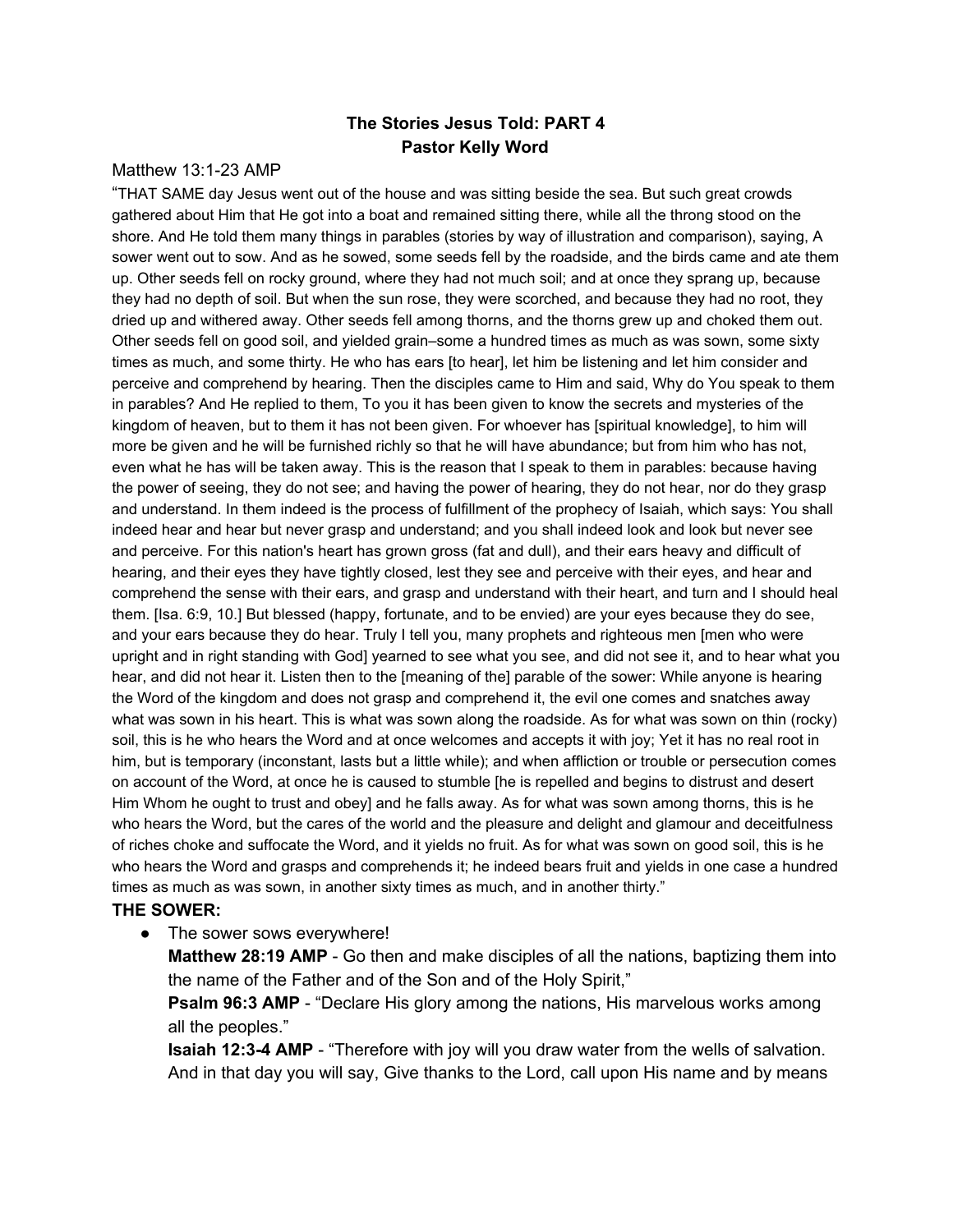of His name [in solemn entreaty]; declare and make known His deeds among the peoples of the earth, proclaim that His name is exalted!"

**Luke 14:22-23 AMP** - "And the servant [returning] said, Sir, what you have commanded me to do has been done, and yet there is room. Then the master said to the servant, Go out into the highways and hedges and urge and constrain [them] to yield and come in, so that my house may be filled."

# **TYPES OF SOIL:**

### **1. Along The Path**

Matthew 13:4 AMP- "And as he sowed, some seeds fell by the roadside, and the birds came and ate them up."

### **2.Rocky Soil:**

Matthew 13:5-6 AMP - "Other seeds fell on rocky ground, where they had not much soil; and at once they sprang up, because they had no depth of soil. But when the sun rose, they were scorched, and because they had no root, they dried up and withered away." Matthew 13:20-21 AMP

As for what was sown on thin (rocky) soil, this is he who hears the Word and at once welcomes and accepts it with joy; Yet it has no real root in him, but is temporary (inconstant, lasts but a little while); and when affliction or trouble or persecution comes on account of the Word, at once he is caused to stumble [he is repelled and begins to distrust and desert Him Whom he ought to trust and obey] and he falls away."

### **3. Thorny Soil:**

Matthew 13:7 AMP - "Other seeds fell among thorns, and the thorns grew up and choked them out.

### Matthew 13:22 AMP

As for what was sown among thorns, this is he who hears the Word, but the cares of the world and the pleasure and delight and glamour and deceitfulness of riches choke and suffocate the Word, and it yields no fruit."

### **4. Good Soil:**

Matthew 13:8 AMP - "Other seeds fell on good soil, and yielded grain–some a hundred times as much as was sown, some sixty times as much, and some thirty. Matthew 13:23 AMP

As for what was sown on good soil, this is he who hears the Word and grasps and comprehends it; he indeed bears fruit and yields in one case a hundred times as much as was sown, in another sixty times as much, and in another thirty."

### **The 3 Meanings of the Parable:**

1) To show that Christ came to share the Word of God with everyone. We don't serve a stingy God who picks and chooses who is good enough to hear the word. He graciously sows into everyone who is willing to accept his word. 2) To show us how the different soils in our life can encourage us—or stop us from receiving the Word of God, the "Good News."

3) To encourage us to share the Word of God with others. And like Jesus, we should spread the Good News with everyone, not just those who are receptive.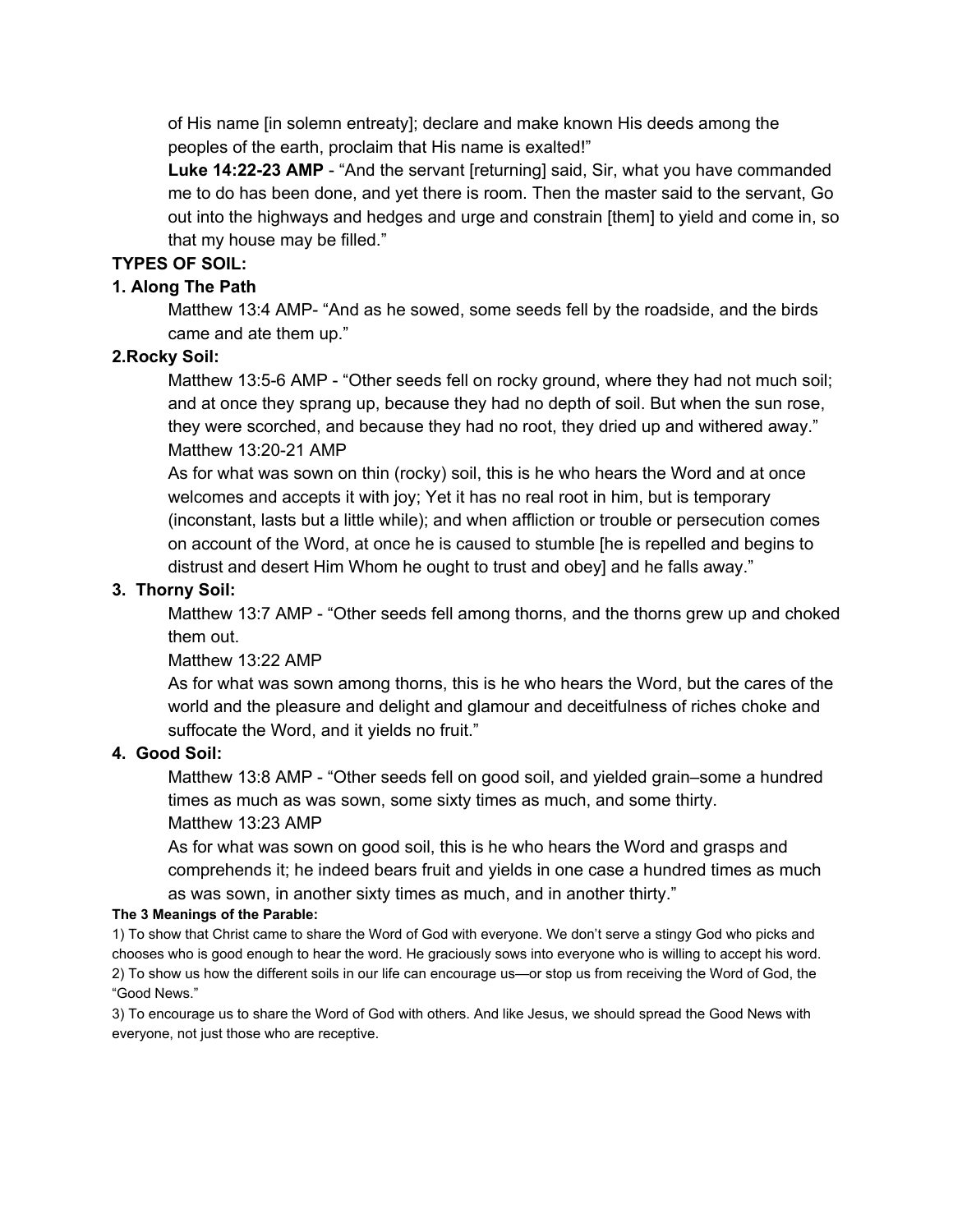# **The Stories that Jesus Told: PART 5** Pastor Kelly Word

### **Matthew13:2430, 3643AMP**

"Another parable He set forth before them, saying, The kingdom of heaven is like a man who sowed good seed in his field. But while he was sleeping, his enemy came and sowed also darnel (weeds resembling wheat) among the wheat, and went on his way. So when the plants sprouted and formed grain, the darnel (weeds) appeared also. And the servants of the owner came to him and said, Sir, did you not sow good seed in your field? Then how does it have darnel shoots in it? He replied to them, An enemy has done this. The servants said to him, Then do you want us to go and weed them out? But he said, No, lest in gathering the wild wheat (weeds resembling wheat), you root up the [true] wheat along with it. Let them grow together until the harvest; and at harvest time I will say to the reapers, Gather the darnel first and bind it in bundles to be burned, but gather the wheat into my granary.

36 Then He left the throngs and went into the house. And His disciples came to Him saying, Explain to us the parable of the darnel in the field. He answered, He Who sows the good seed is the Son of Man. The field is the world, and the good seed means the children of the kingdom; the darnel is the children of the evil one, And the enemy who sowed it is the devil. The harvest is the close and consummation of the age, and the reapers are angels. Just as the darnel (weeds resembling wheat) is gathered and burned with fire, so it will be at the close of the age. The Son of Man will send forth His angels, and they will gather out of His kingdom all causes of offense [persons by whom others are drawn into error or sin] and all who do iniquity and act wickedly, And will cast them into the furnace of fire; there will be weeping and wailing and grinding of teeth. Then will the righteous (those who are upright and in right standing with God) shine forth like the sun in the kingdom of their Father. Let him who has ears [to hear] be listening, and let him consider and perceive and understand by hearing. [Dan. 12:3.]"

### **Explanation of the Parable:**

Jesus is the sower. He sows his precious seed (true believers) across the world. Through his grace (ability), His children bring forth good fruit.

**• Galatians 5:22-25 AMP** - "But the fruit of the [Holy] Spirit [the work which His presence within accomplishes] is love, joy (gladness), peace, patience (an even temper, forbearance), kindness, goodness (benevolence), faithfulness, Gentleness (meekness, humility), self-control (self-restraint, continence). Against such things there is no law [that can bring a charge]. And those who belong to Christ Jesus (the Messiah) have crucified the flesh (the godless human nature) with its passions and appetites and desires. If we live by the [Holy] Spirit, let us also walk by the Spirit. [If by the Holy Spirit we have our life in God, let us go forward walking in line, our conduct controlled by the Spirit.]"

The Believer's presence on this earth is why the "kingdom of heaven" is like the field of the world.

- **Matthew 4:17 AMP** "From that time Jesus began to preach, crying out, Repent (change your mind for the better, heartily amend your ways, with abhorrence of your past sins), for the kingdom of heaven is at hand."
- **1 John 5:1821 AMP** "We know [absolutely] that anyone born of God does not [deliberately and knowingly] practice committing sin, but the One Who was begotten of God carefully watches over and protects him [Christ's divine presence within him preserves him against the evil], and the wicked one does not lay hold (get a grip) on him or touch [him]. We know [positively] that we are of God, and the whole world [around us] is under the power of the evil one. And we [have seen and] know [positively] that the Son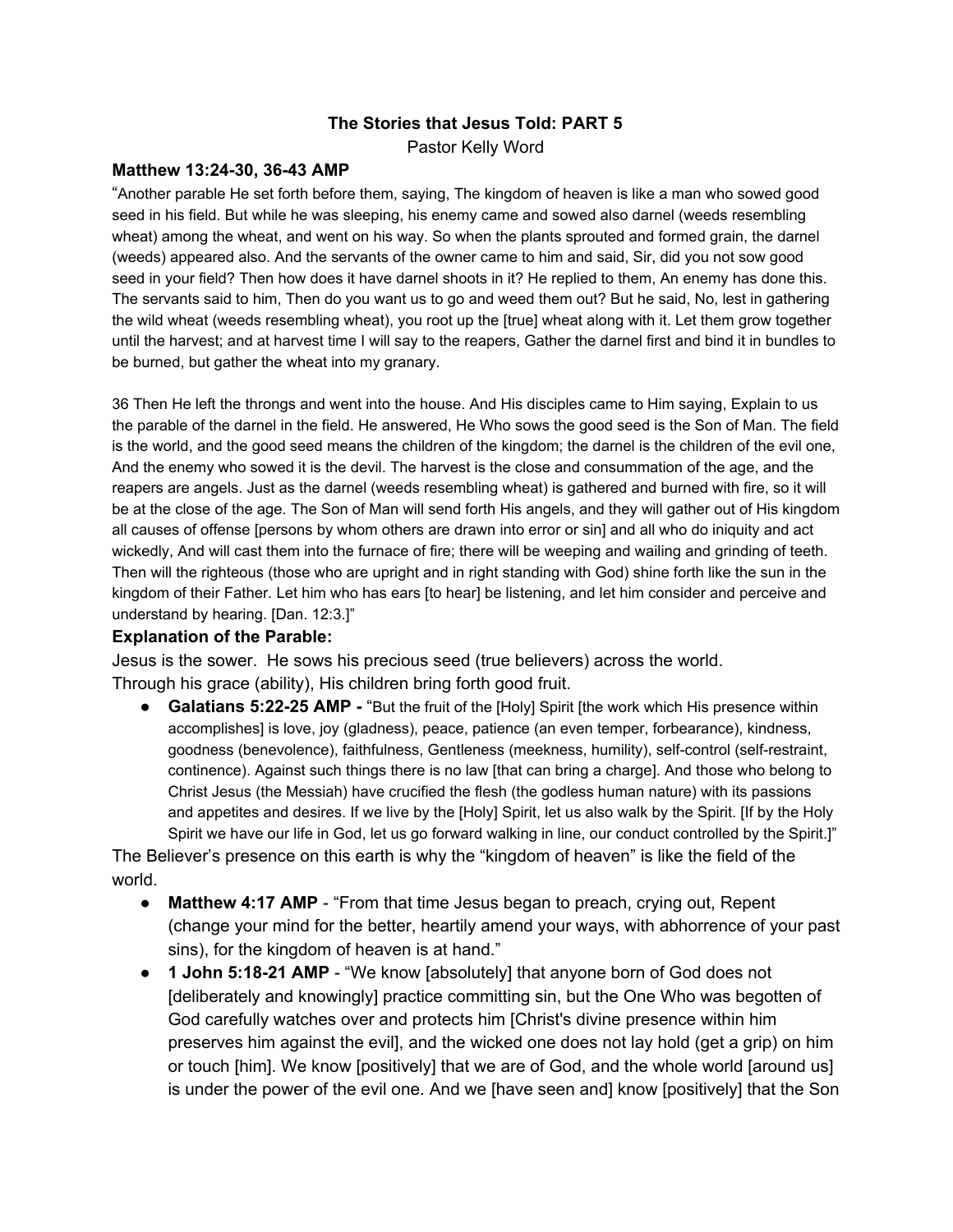of God has [actually] come to this world and has given us understanding and insight [progressively] to perceive (recognize) and come to know better and more clearly Him Who is true; and we are in Him Who is true–in His Son Jesus Christ (the Messiah). This [Man] is the true God and Life eternal. Little children, keep yourselves from idols (false gods)–[from anything and everything that would occupy the place in your heart due to God, from any sort of substitute for Him that would take first place in your life]. Amen (so let it be)."

The enemy in the parable is Satan. In opposition to Jesus Christ, the devil tries to destroy Christ's work by placing false believers and teachers in the world who lead many people astray.

- **Matthew 7:1923 AMP** "Every tree that does not bear good fruit is cut down and cast into the fire. Therefore, you will fully know them by their fruits. Not everyone who says to Me, Lord, Lord, will enter the kingdom of heaven, but he who does the will of My Father Who is in heaven. Many will say to Me on that day, Lord, Lord, have we not prophesied in Your name and driven out demons in Your name and done many mighty works in Your name? And then I will say to them openly (publicly), I never knew you; depart from Me, you who act wickedly [disregarding My commands]. [Ps. 6:8.]"
- **2 Corinthians 13:5 AMP** "Examine and test and evaluate your own selves to see whether you are holding to your faith and showing the proper fruits of it. Test and prove yourselves [not Christ]. Do you not yourselves realize and know [thoroughly by an everincreasing experience] that Jesus Christ is in you–unless you are [counterfeits] disapproved on trial and rejected?"
- **● 1 John 2:36 AMP** "And this is how we may discern [daily, by experience] that we are coming to know Him [to perceive, recognize, understand, and become better acquainted with Him]: if we keep (bear in mind, observe, practice) His teachings (precepts, commandments). Whoever says, I know Him [I perceive, recognize, understand, and am acquainted with Him] but fails to keep and obey His commandments (teachings) is a liar, and the Truth [of the Gospel] is not in him. But he who keeps (treasures) His Word [who bears in mind His precepts, who observes His message in its entirety], truly in him has the love of and for God been perfected (completed, reached maturity). By this we may perceive (know, recognize, and be sure) that we are in Him: Whoever says he abides in Him ought [as a personal debt] to walk and conduct himself in the same way in which He walked and conducted Himself."
- **● Daniel 12:13 AMP** "AND AT that time [of the end] Michael shall arise, the great [angelic] prince who defends and has charge of your [Daniel's] people. And there shall be a time of trouble, straitness, and distress such as never was since there was a nation till that time. But at that time your people shall be delivered, everyone whose name shall be found written in the Book [of God's plan for His own]. And many of those who sleep in the dust of the earth shall awake: some to everlasting life and some to shame and everlasting contempt and abhorrence. [John 5:29.] And the teachers and those who are wise shall shine like the brightness of the firmament, and those who turn many to righteousness (to uprightness and right standing with God) [shall give forth light] like the stars forever and ever. [Matt. 13:43.]"
- **● John 15:1719 amp** "These things I command you, that ye love one another. If the world hate you, ye know that it hated me before it hated you. If ye were of the world, the world would love his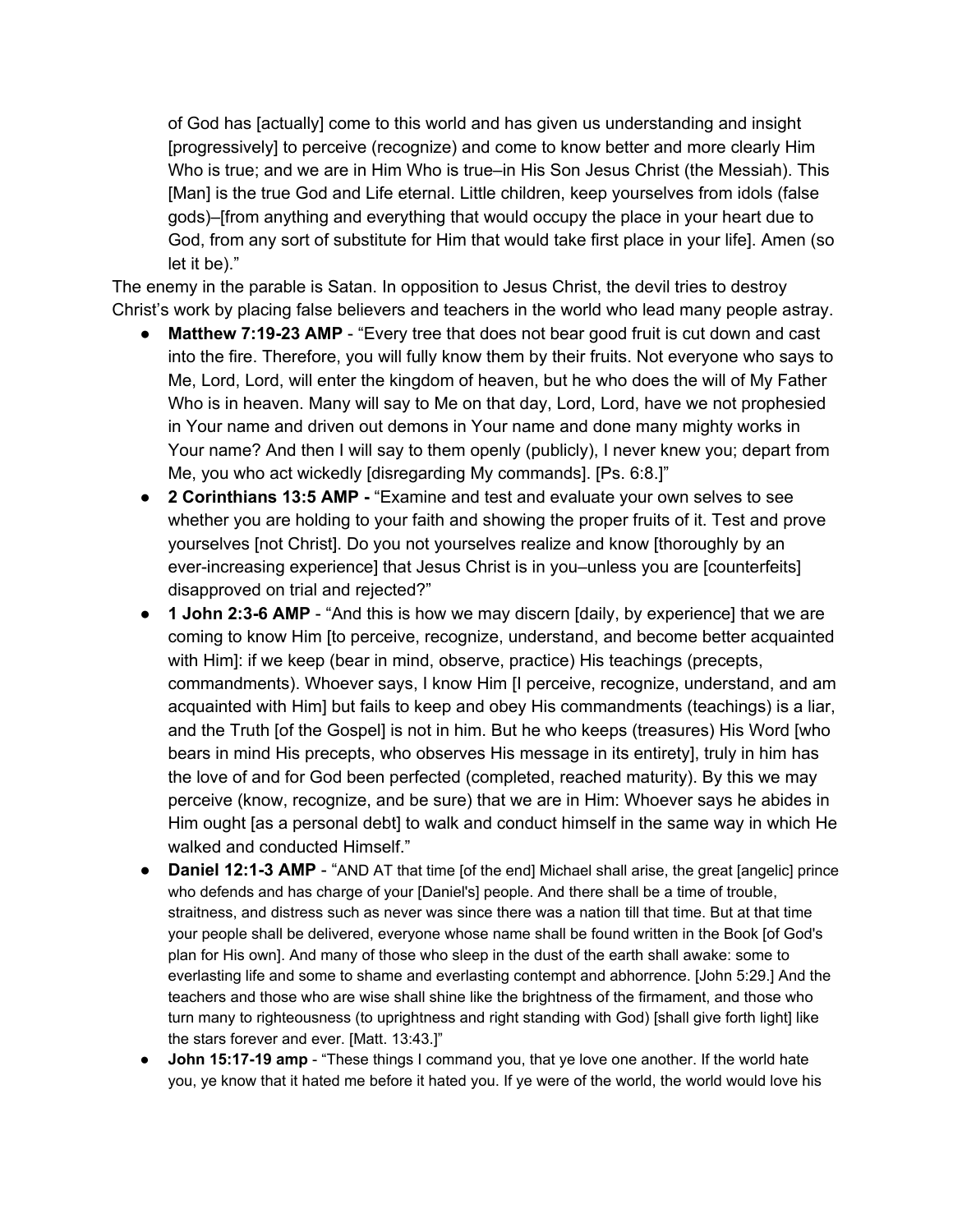own: but because ye are not of the world, but I have chosen you out of the world, therefore the world hateth you."

**• Romans 12:1-2 amp** - "I beseech you therefore, brethren, by the mercies of God, that ye present your bodies a living sacrifice, holy, acceptable unto God, which is your reasonable service. And be not conformed to this world: but be ye transformed by the renewing of your mind, that ye may prove what is that good, and acceptable, and perfect, will of God."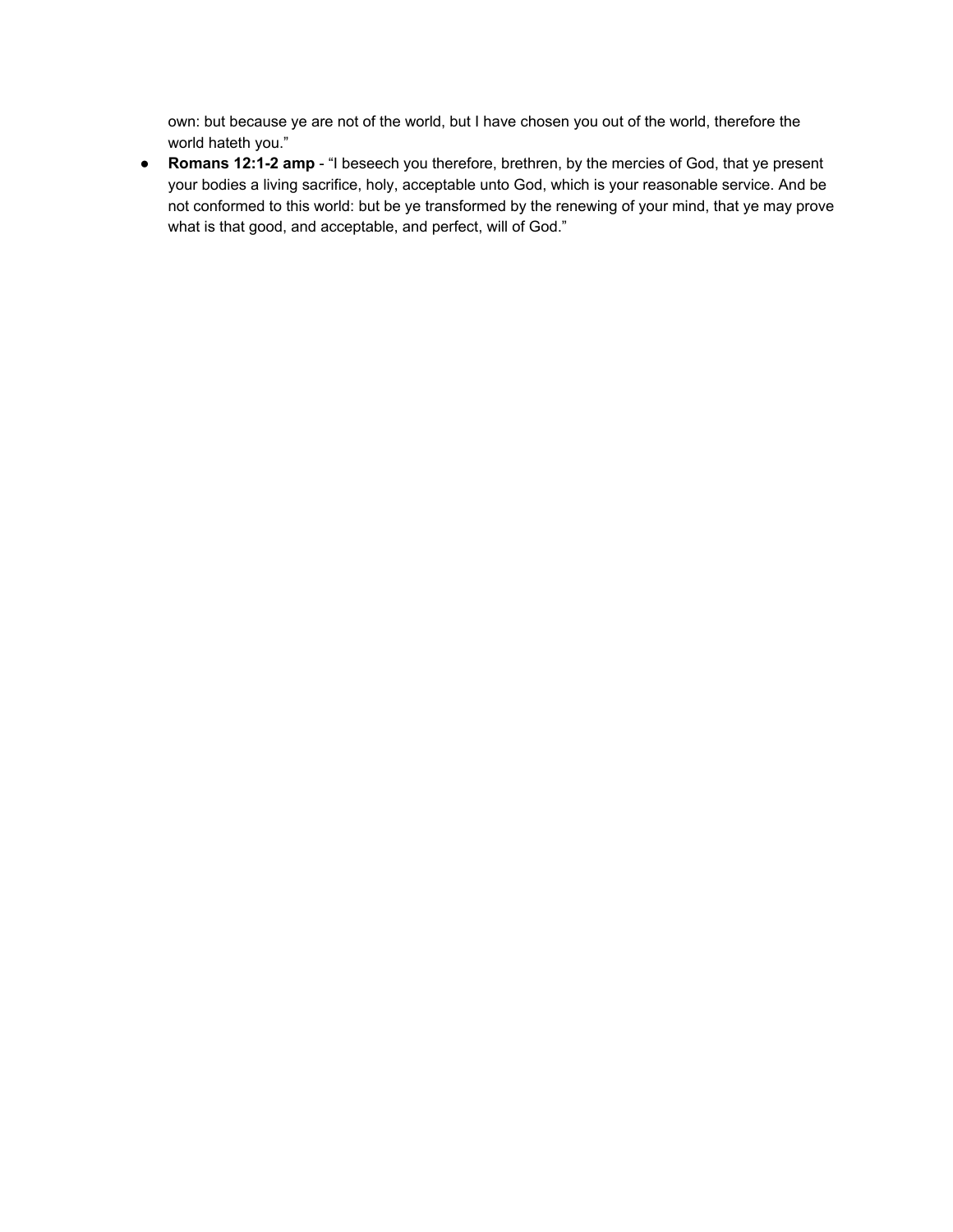# **The Stories Jesus Told PART 6 Pastor Kelly Word**

## **Parable 13: Growing Seed MARK 4:2629**

"And He said, The kingdom of God is like a man who scatters seed upon the ground, And then continues sleeping and rising night and day while the seed sprouts and grows and increases–he knows not how. The earth produces [acting] by itself–first the blade, then the ear, then the full grain in the ear. But when the grain is ripe and permits, immediately he sends forth [the reapers] and puts in the sickle, because the harvest stands ready."

### **Explanation of the Parable:**

the parable of the four types of soil stresses the importance of proper soil for growth of the seed and the success of the harvest, here the mysterious power of the seed itself is expressed ("the seed sprouts and grows, though he does not know how." –4:27). Once the seed is planted, the farmer perhaps waters and fertilizes it, but verse 28 says, "all by itself the soil produces grain..." What's the meaning of the parable? It seems to be that "once planted in a fertile mind, the gospel message contains its own power to grow and mature."

- **1 Peter 1:21-25 AMP** "Through Him you believe in (adhere to, rely on) God, Who raised Him up from the dead and gave Him honor and glory, so that your faith and hope are [centered and rest] in God. Since by your obedience to the Truth through the [ Holy ] Spirit you have purified your hearts for the sincere affection of the brethren, [see that you] love one another fervently from a pure heart. You have been regenerated (born again), not from a mortal origin (seed, sperm), but from one that is immortal by the ever living and lasting Word of God. For all flesh (mankind) is like grass, and all its glory (honor) like [the] flower of grass. The grass withers and the flower drops off, But the Word of the Lord (divine instruction, the Gospel) endures forever. And this Word is the good news which was preached to you. [Isa. 40:6-9.]"
- **• Isaiah 40:6-8 AMP** "A voice says, Cry [prophesy]! And I said, What shall I cry? [The voice answered, Proclaim:] All flesh is as frail as grass, and all that makes it attractive [its kindness, its goodwill, its mercy from God, its glory and comeliness, however good] is transitory, like the flower of the field. The grass withers, the flower fades, when the breath of the Lord blows upon it; surely [all] the people are like grass. The grass withers, the flower fades, but the word of our God will stand forever. [James 1:10, 11; I Pet. 1:24,  $25.$ ]"
- **● James 1:2122 AMP** "So get rid of all uncleanness and the rampant outgrowth of wickedness, and in a humble (gentle, modest) spirit receive and welcome the Word which implanted and rooted [in your hearts] contains the power to save your souls. But be doers of the Word [obey the message], and not merely listeners to it, betraying yourselves [into deception by reasoning contrary to the Truth]."
- **● 1 Corinthians 3:69 AMP** "I planted, Apollos watered, but God [all the while] was making it grow and [He] gave the increase. So neither he who plants is anything nor he who waters, but [only] God Who makes it grow and become greater. He who plants and he who waters are equal (one in aim, of the same importance and esteem), yet each shall receive his own reward (wages), according to his own labor. For we are fellow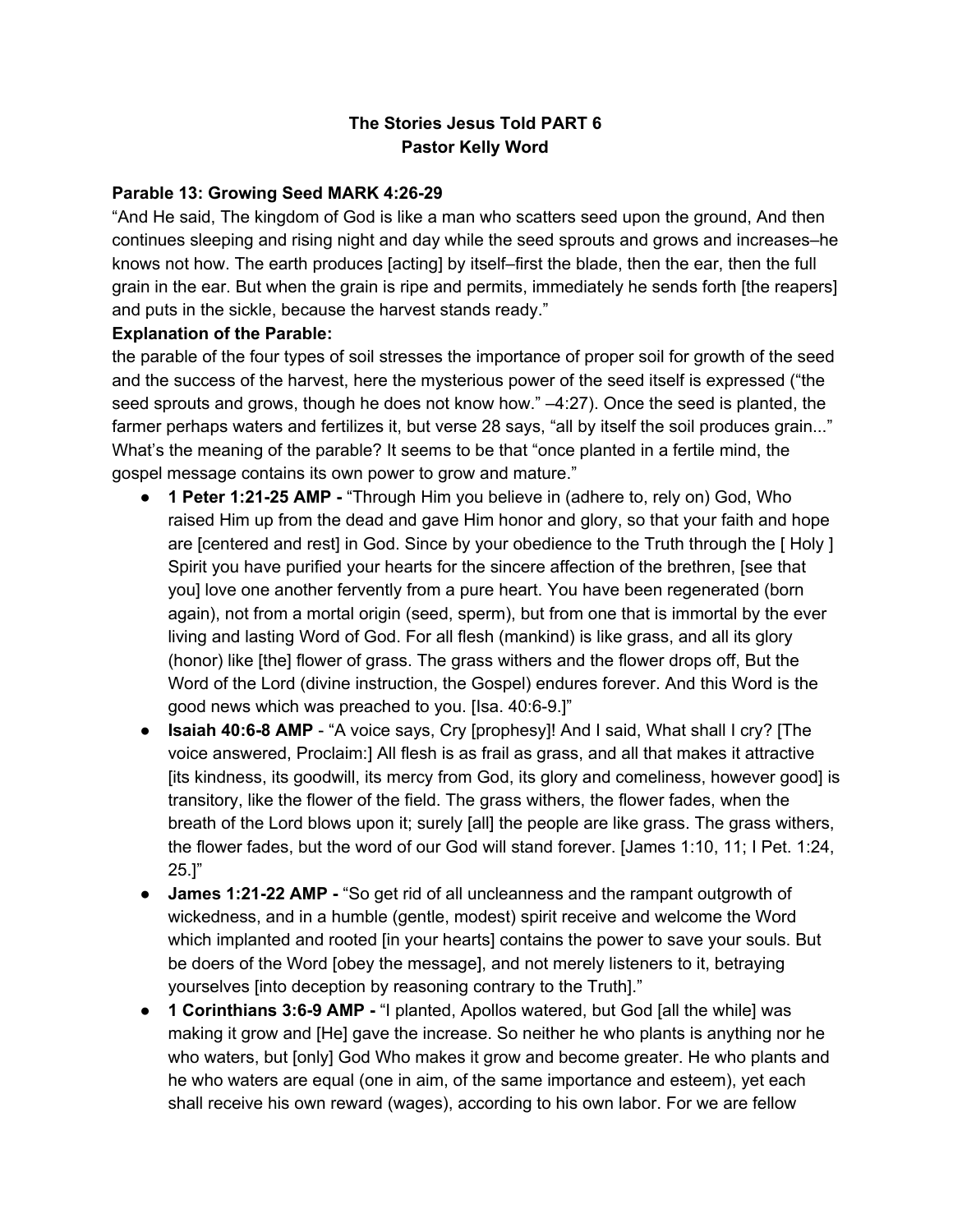workmen (joint promoters, laborers together) with and for God; you are God's garden and vineyard and field under cultivation, [you are] God's building. [Isa. 61:3.]"

# **Parable 14 Mustard Seed: Mark 4:3032 AMP**

"And He said, With what can we compare the kingdom of God, or what parable shall we use to illustrate and explain it? It is like a grain of mustard seed, which, when sown upon the ground, is the smallest of all seeds upon the earth; Yet after it is sown, it grows up and becomes the greatest of all garden herbs and puts out large branches, so that the birds of the air are able to make nests and dwell in its shade."

# **Explanation of the Parable:**

First, why a mustard seed? Probably because it is the most tightly packed seed of all. There is no place for air inside it. As a result it can withstand high pressures and high temperatures. Also, of the seeds sown in the East to produce edible products, the mustard seed was probably the smallest known by most people.

Why refer to the plant as a tree? A cultivated mustard seed does not grow into a tree "naturally," although in the wild a black mustard bush can grow to 10 or 15 feet tall. For it to grow into a tree it would have to be an unusual (some say supernatural) occurrence. Perhaps Jesus was painting a picture of a dramatic work of God, so that his listeners would envision a huge mustard tree that was like nothing they had ever seen before.

- **Matthew 17:20-21 AMP** "He said to them, Because of the littleness of your faith [that is, your lack of firmly relying trust]. For truly I say to you, if you have faith [that is living] like a grain of mustard seed, you can say to this mountain, Move from here to yonder place, and it will move; and nothing will be impossible to you. But this kind does not go out except by prayer and fasting."
- **● Luke 17:56 AMP** "The apostles said to the Lord, Increase our faith (that trust and confidence that spring from our belief in God). And the Lord answered, If you had faith (trust and confidence in God) even [so small] like a grain of mustard seed, you could say to this mulberry tree, Be pulled up by the roots, and be planted in the sea, and it would obey you."

# **Parable 14 Yeast: Luke 13:2021 AMP**

"And again He said, To what shall I liken the kingdom of God? It is like leaven which a woman took and hid in three measures of wheat flour or meal until it was all leavened (fermented)." **Matthew 13:33 AMP** - "He told them another parable: The kingdom of heaven is like leaven (sour dough) which a woman took and covered over in three measures of meal or flour till all of it was leavened. [Gen. 18:6.]"

# **Explanation of the Parable:**

Jesus used these parables to show that although Christianity had very small beginnings in Jesus, a day was coming when it would grow into a worldwide community of believers (roughly two billion today) and its greatness and impact would be seen by the whole world. Today, if you feel alone in your stand for Christ, realize that God has faithful followers throughout the world and your faith, no matter how small, can join with that of others to accomplish great things.

**● Matthew 16:6 AMP** "Jesus said to them, Be careful and on your guard against the leaven (ferment) of the Pharisees and Sadducees."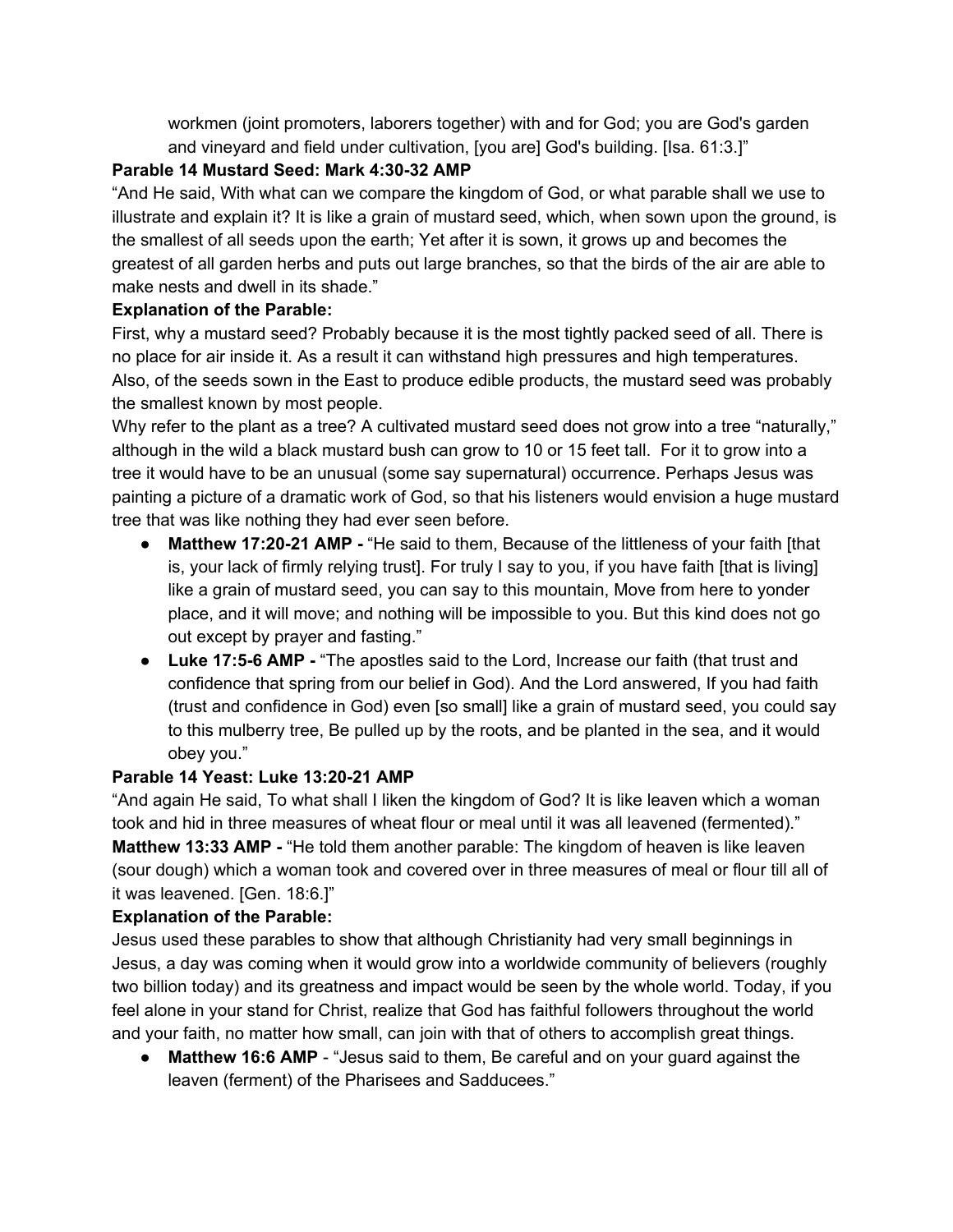# **The Stories That Jesus Told PART 7 Pastor Kelly Word**

### **Parable 16 Matthew 13:44 AMP**

"The kingdom of heaven is like something precious buried in a field, which a man found and hid again; then in his joy he goes and sells all he has and buys that field."

**What are we willing to give in exchange for the Kingdom?**

**Matthew 19:16-30 AMP** - "And behold, there came a man up to Him, saying, Teacher, what excellent and perfectly and essentially good deed must I do to possess eternal life? [Lev. 18:5.] And He said to him, Why do you ask Me about the perfectly and essentially good? There is only One Who is good [perfectly and essentially]–God. If you would enter into the Life, you must continually keep the commandments. He said to Him, What sort of commandments? [Or, which ones?] And Jesus answered, You shall not kill, You shall not commit adultery, You shall not steal, You shall not bear false witness, [Exod. 20:12-16; Deut. 5:16-20.] Honor your father and your mother, and, You shall love your neighbor as [you do] yourself. [Lev. 19:18; Matt. 22:39.] The young man said, I have observed all these from my youth; what still do I lack? Jesus answered him, If you would be perfect [that is, have that spiritual maturity which accompanies self-sacrificing character], go and sell what you have and give to the poor, and you will have riches in heaven; and come, be My disciple [side with My party and follow Me]. But when the young man heard this, he went away sad (grieved and in much distress), for he had great possessions."

### **What's The Point?**

The point of the parable is this: a man found something so valuable that he sold everything he had in order to get it. He was so ecstatic about finding the treasure that he was willing to do whatever he needed to acquire it (honestly and legally).

Is that the way you feel about the kingdom of heaven? Are we willing to get rid of all we have to follow God?

### **Parable 17 Matthew 13:4546 AMP**

"Again the kingdom of heaven is like a man who is a dealer in search of fine and precious pearls, "Who, on finding a single pearl of great price, went and sold all he had and bought it." **What's The Point?**

In parables 16 and 17, we can learn six principles about the kingdom of heaven.

A. What is its value? Priceless, incomparable value. Nothing comes close in value. Christ and His Kingdom are a treasure that is rich beyond comparison: it is incorruptible, undefiled, and eternal.

B. Is it casually or easily seen? The treasure in Matthew 13:44 was hidden; it wasn't lying on the surface of the ground. The merchant had to search for the pearl. In the same way, the value of salvation is not apparent to most people.

C. How is the kingdom seized and made your own? (Crux of these parables) Each of the men in the two parables finds something that he personally appropriates and makes his own. That shows us that you can be under the dominion of God (everyone is) but not be a member of His Kingdom. Before a person can personally appropriate the Kingdom, he must come to the point where he sees the value of the Kingdom.

D. How does the kingdom relate to joy? In verse 44, we find that the man's response to finding the treasure was one of joy. People want to experience joy. You can find true joy by discovering the Kingdom of heaven and the Lord Jesus Christ.

E. Does everyone enter the kingdom under the same circumstances? There is one big difference between parables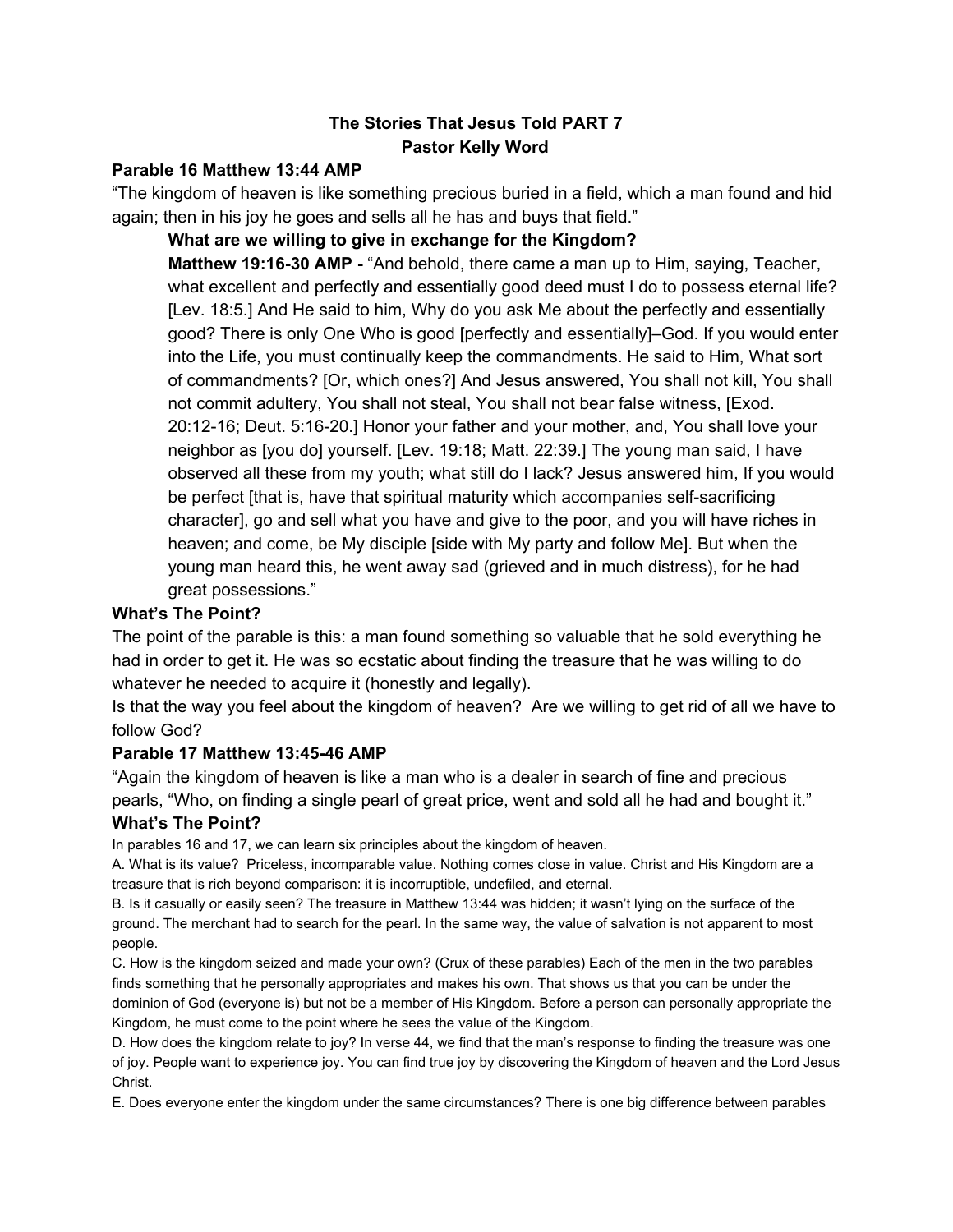#16 and #17: In the parable of the hidden treasure, the man made his find by accident. In the parable of the pearl, the man was searching for pearls when he found the one of great value. One was stumbling, one was seeking, but both found the kingdom. God provides a way for everyone.

F. How is the kingdom made personal? (Luke 9:57-62, Matt 10:37-39, 16:24) The kingdom is made personal by a transition. There is a transaction made to acquire salvation, but it is not with money or good works. The transaction is this: You give up all you have for all He has.

**Luke 9:62 AMP** - "Jesus said to him, No one who puts his hand to the plow and looks back [to the things behind] is fit for the kingdom of God."

### **Parable 18 Matthew 13:4751 AMP**

"Again, the kingdom of heaven is like a dragnet which was cast into the sea and gathered in fish of every sort. When it was full, men dragged it up on the beach, and sat down and sorted out the good fish into baskets, but the worthless ones they threw away. So it will be at the close and consummation of the age. The angels will go forth and separate the wicked from the righteous (those who are upright and in right standing with God) And cast them [the wicked] into the furnace of fire; there will be weeping and wailing and grinding of teeth. Have you understood all these things [parables] taken together? They said to Him, Yes, Lord."

#### **What's The Point?**

**Matthew 4:18-19 AMP** - "As He was walking by the Sea of Galilee, He noticed two brothers, Simon who is called Peter and Andrew his brother, throwing a dragnet into the sea, for they were fishermen. And He said to them, Come after Me [as disciples–letting Me be your Guide], follow Me, and I will make you fishers of men!"

Men may not see God moving in the world, but He is moving. When they are touched by the gospel of Jesus Christ, or become scared by the threat of judgment, they dart away into the freedom they think is ahead of them. But sooner or later, they will find they are still caught in the net that is moving them toward judgment. The Kingdom will ultimately engulf all men, and God will separate them with His angels.

#### **Parable 19 Matthew 13:52 AMP**

"He said to them, Therefore every teacher and interpreter of the Sacred Writings who has been instructed about and trained for the kingdom of heaven and has become a disciple is like a householder who brings forth out of his storehouse treasure that is new and [treasure that is] old [the fresh as well as the familiar]."

#### **What's The Point?**

Jesus trained the disciples to be laborers in the harvest and warn men about the coming judgment. He says here that the disciples are now like the householder who dispenses supplies from his storehouse to meet peoples' needs. If someone needed clothing, food, or care, the householder gave it to him.

The householder was also wise enough to dispense both old and new things, so that the old things didn't ultimately become useless. He was a wise steward of everything he possessed.

The disciples are now householders with a storehouse filled with both old and new things. In other words, they knew the Old Testament and knew about the mysteries of the Kingdom. They could not only teach about the Old Testament and Jewish tradition; they could dispense the new mysteries of the Kingdom. They now knew more than the Jewish scribes. All that the scribes knew was the Old Testament. But the disciples had knowledge of both old and new things in perfect balance. God had called and trained them, and now wanted them to spread their knowledge. Old experiences and new observations, all have their use.

Today we are to proclaim the same message that the disciples were to proclaim: Have faith and accept the gift of life from God through Jesus, seek the kingdom of heaven and joyfully receive it because unfortunately if you don't, you are destined to spend eternity in hell.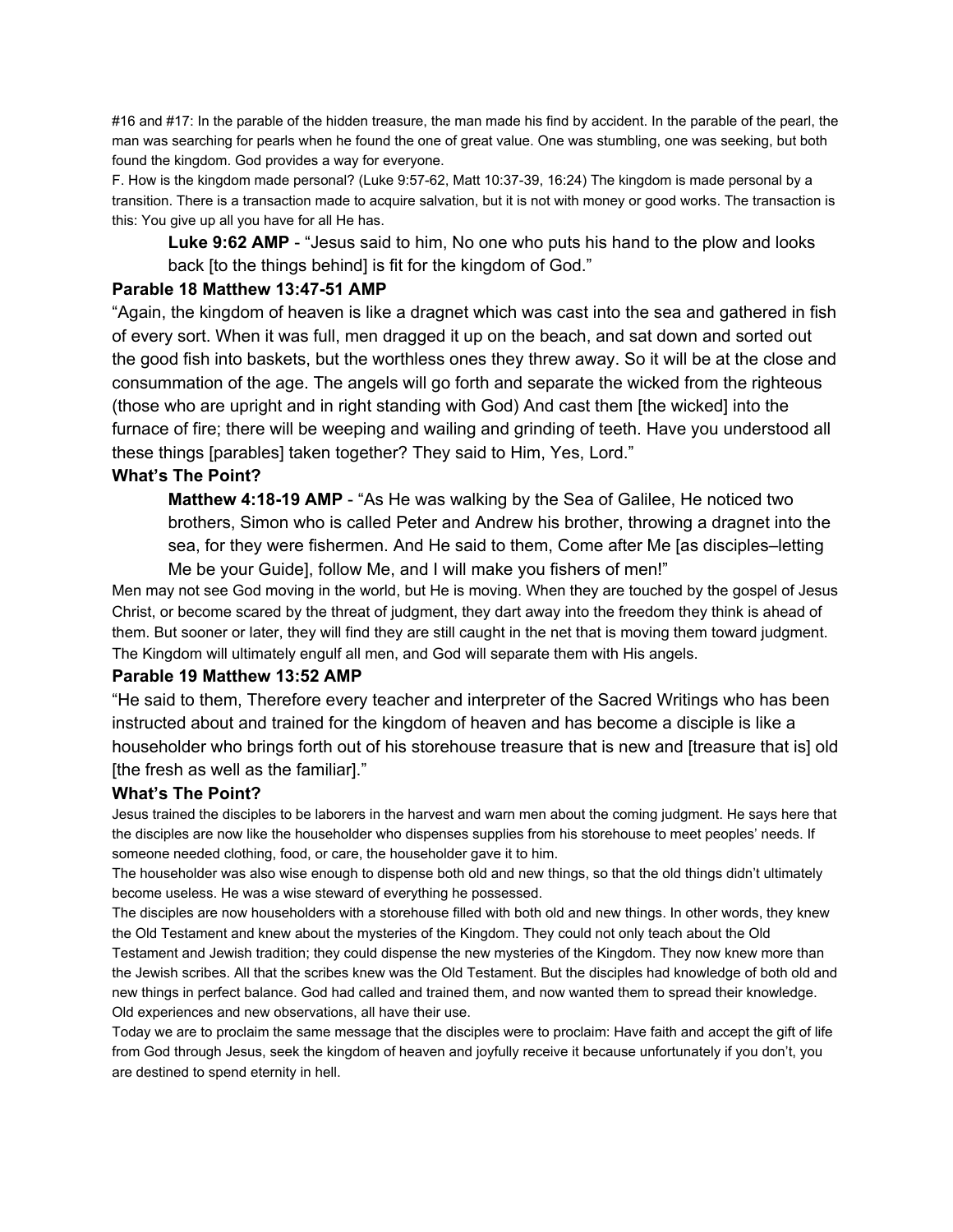### **The Stories That Jesus Told: PART 8**

Pastor Kelly Word

### **Parable 20: Lost Sheep Matthew 18:1114 AMP**

"For the Son of man came to save [from the penalty of eternal death] that which was lost. What do you think? If a man has a hundred sheep, and one of them has gone astray and gets lost, will he not leave the ninety-nine on the mountain and go in search of the one that is lost? And if it should be that he finds it, truly I say to you, he rejoices more over it than over the ninety-nine that did not get lost. Just so it is not the will of My Father Who is in heaven that one of these little ones should be lost and perish."

### **Explanation of the Parable:**

How far would you go to recover something of value? These sheep were in the fold. They were following the Shepherd. One decided to go his own way. Maybe the pasture looked greener in the distance? For whatever reason, unknown to us in this story, one sheep went astray and got lost. Astray: in the greek pronounced (plan-ah'-o) from 4106: to roam from safety, truth, or virtue: go astray, deceive, err, seduce, wander, be out of the way.

God doesn't want us to get distracted and go astray. He doesn't want us wandering from the truth. He longs for us to live by His Word!

### **Parable 21: The Shepherd & His Flock John 10:118 AMP**

"I ASSURE you, most solemnly I tell you, he who does not enter by the door into the sheepfold, but climbs up some other way (elsewhere, from some other quarter) is a thief and a robber. But he who enters by the door is the shepherd of the sheep. The watchman opens the door for this man, and the sheep listen to his voice and heed it; and he calls his own sheep by name and brings (leads) them out. When he has brought his own sheep outside, he walks on before them, and the sheep follow him because they know his voice. They will never [on any account] follow a stranger, but will run away from him because they do not know the voice of strangers or recognize their call. Jesus used this parable (illustration) with them, but they did not understand what He was talking about. So Jesus said again, I assure you, most solemnly I tell you, that I Myself am the Door for the sheep. All others who came [as such] before Me are thieves and robbers, but the [true] sheep did not listen to and obey them. I am the Door; anyone who enters in through Me will be saved (will live). He will come in and he will go out [freely], and will find pasture. The thief comes only in order to steal and kill and destroy. I came that they may have and enjoy life, and have it in abundance (to the full, till it overflows). I am the Good Shepherd. The Good Shepherd risks and lays down His [own] life for the sheep. [Ps. 23.] But the hired servant (he who merely serves for wages) who is neither the shepherd nor the owner of the sheep, when he sees the wolf coming, deserts the flock and runs away. And the wolf chases and snatches them and scatters [the flock]. Now the hireling flees because he merely serves for wages and is not himself concerned about the sheep [cares nothing for them]. I am the Good Shepherd; and I know and recognize My own, and My own know and recognize Me– Even as [truly as] the Father knows Me and I also know the Father–and I am giving My [very own] life and laying it down on behalf of the sheep. And I have other sheep [beside these] that are not of this fold. I must bring and impel those also; and they will listen to My voice and heed My call, and so there will be [they will become] one flock under one Shepherd. [Ezek. 34:23.] For this